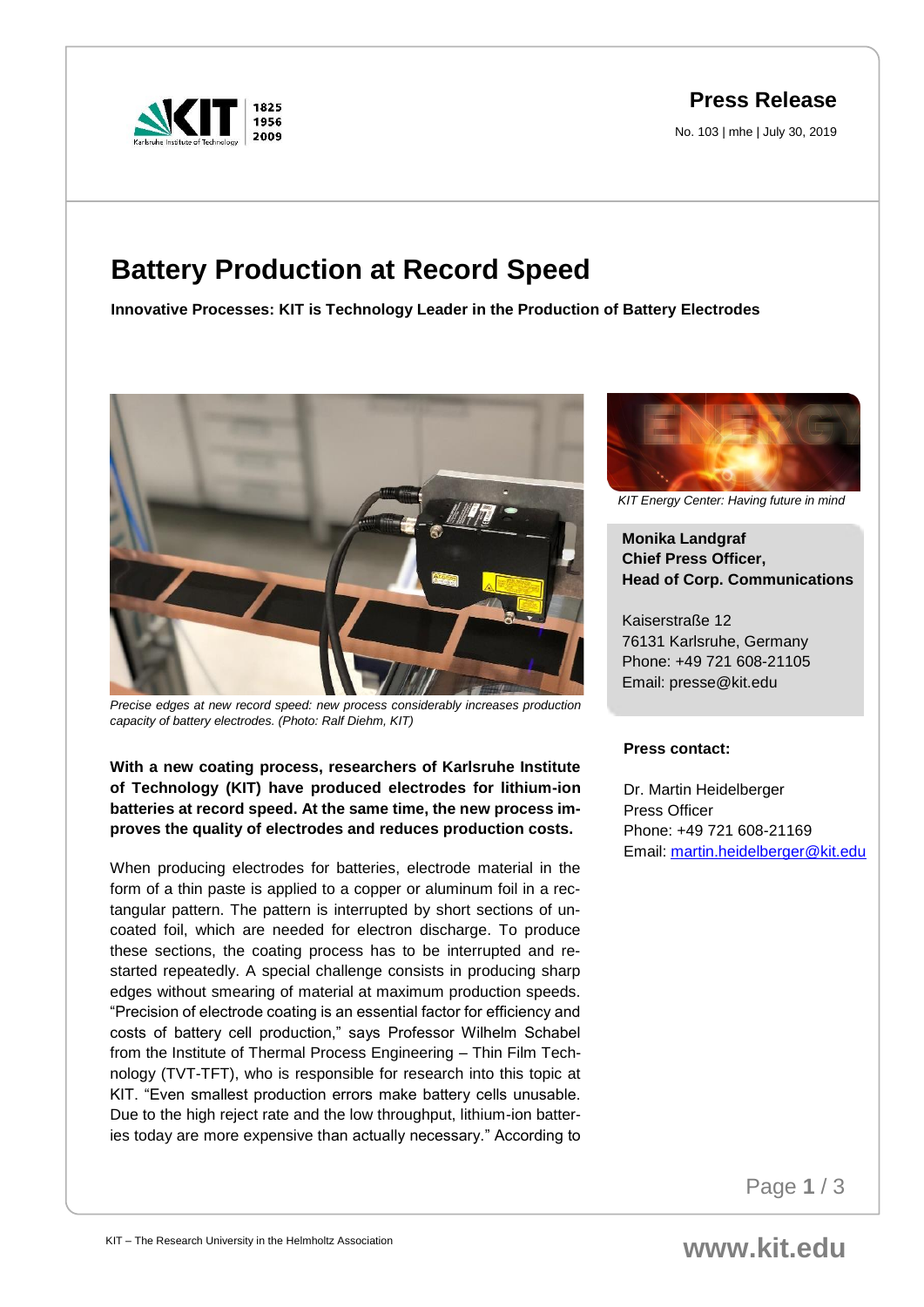

No. 103 | mhe | July 30, 2019

Schabel, it is this area where highest cost reductions in cell production are possible.

#### **Faster Coating by Membrane Nozzle**

Doctoral researcher Ralf Diehm, who works in Schabel's team, has now succeeded in making decisive progress. He optimized the nozzle for the electrode material and equipped it with an oscillating membrane that cyclically stops and restarts the application of the coating paste. "This membrane is much lighter than mechanical valves, as a result of which quick reaction times and high speeds can be reached," Diehm says. "So far, manufacturing speeds have been limited to about 30 to 40 meters per minute. With the new technology, we reach up to 150 meters per minute in electrode coating." Absence of some formerly used mechanical components in the nozzle does not only increase production speed, it also results in other advantages in electrode production: as the membrane can be controlled more precisely than mechanical valves, production quality is improved and the reject rate is reduced. The technology will now be developed to industrial maturity by a spinoff established by Ralf Diehm and his team.

#### **Quicker Drying by Systematic Process Optimization**

For entire battery production to profit from quicker electrode coating, the production process has to be readjusted at another point, explains Dr. Philip Scharfer, Head of the Thin Film Technology (TFT) group of KIT, who has studied this topic with Professor Schabel for some years now. "Quicker coating requires shorter drying times. Otherwise, the drying section and, hence, the complete plant would have to be enlarged." Based on fundamental studies of different drying conditions, the drying process has already been optimized in a knowledge-based way. As a result, drying time was reduced by about 40% with electrode properties being maintained. Within the ProZell II Research Cluster funded by the Federal Ministry of Education and Research (BMBF), this work is now planned to be continued in cooperation with partners from Technische Universität Braunschweig and the Center for Solar Energy and Hydrogen Research Baden-Württemberg (ZSW), Ulm.

#### **CELEST Research Platform Acts as Technology Driver**

Electrode production at a record speed and high production quality considerably reduces costs of cell production. On a typical production line, electrodes can be produced for three times as many battery cells, thus meeting the growing need for electric mobility. TFT develops its